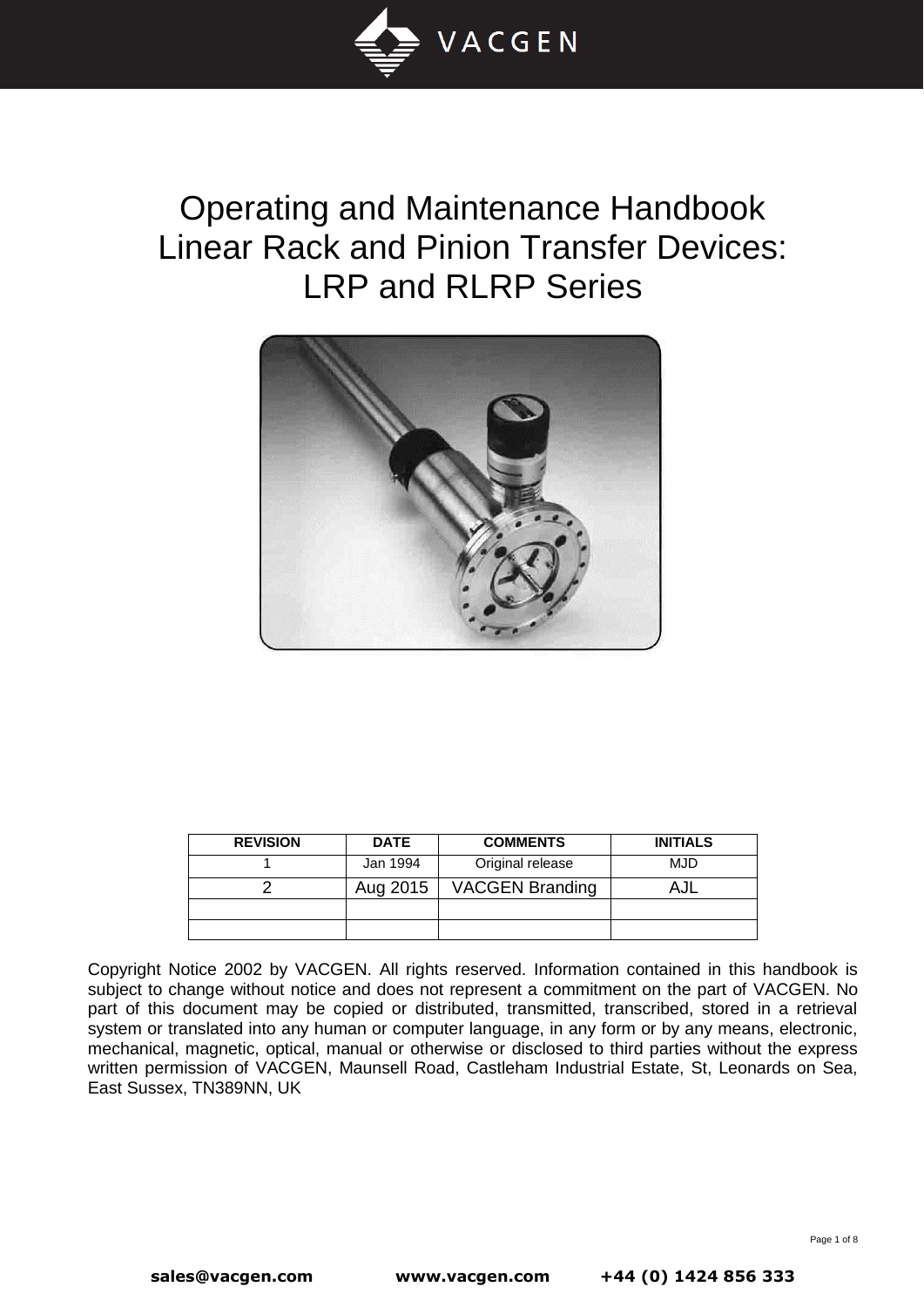

# **WARRANTY**

1. Subject to fair wear and tear and the due, observance of any installation user, storage, operating or maintenance instructions the Seller undertakes to replace or, at its option repair free of charge to the purchaser, any goods which the purchaser can establish are defective by reason of defective workmanship or materials which are returned to the Seller, carriage paid, within 12 months of the date of dispatch by the Seller. In the event, however, that the Seller supplies spare parts either direct, or that are fitted or installed or replaced by the Sellers' service center such spare parts will be subject to a warranty period of six months only.

2. The Purchaser cannot return any product for warranty repair without the prior approval of VACGEN and the issue of a Goods Return Number (GRN). This shall be obtained by contacting the service center at VACGEN. All returned products must be accompanied by a completed Declaration of Contamination form. Customers must, in the first instance, contact the local selling agent.

3. We reserve the right to decline to service equipment, we consider is in any way hazardous until a clearance or safety certificate, in a form satisfactory to VACGEN, has been completed and returned by the customer.

### **REPAIR**

The following additional terms and conditions apply in the event that the customer elects to use the services of VACGEN workshop on a chargeable basis.

1. At its own cost the customer shall dispatch the equipment to the workshop, carriage paid, suitably packaged, protected and insured, bearing, a Goods Return Number (GRN)and a completed Declaration of Contamination certificate obtained from VACGEN in advance of shipment.

2. During the period that the equipment is on VACGEN premises, VACGEN will insure the equipment against all risks.

3. Vacuum Generator will provide an acknowledgement of the receipt together with an estimate of the repair charges. Such estimates are carried out on a visual basis and are therefore intended as a guide only. Formal fixed price repair quotations are available and involve the disassembly of the equipment to determine the full extent of

the work necessary to restore the equipment to an acceptable standard. In the event that the customer chooses not to proceed with the repair VACGEN will make a charge to cover this examination effort.

Note:

The above are extracts from VACGEN Conditions of sale. Complete copies can be obtained from: VACGEN, Maunsell Road, Castleham Industrial Estate St. Leonards on Sea, East Sussex, TN38 9NN, United Kingdom.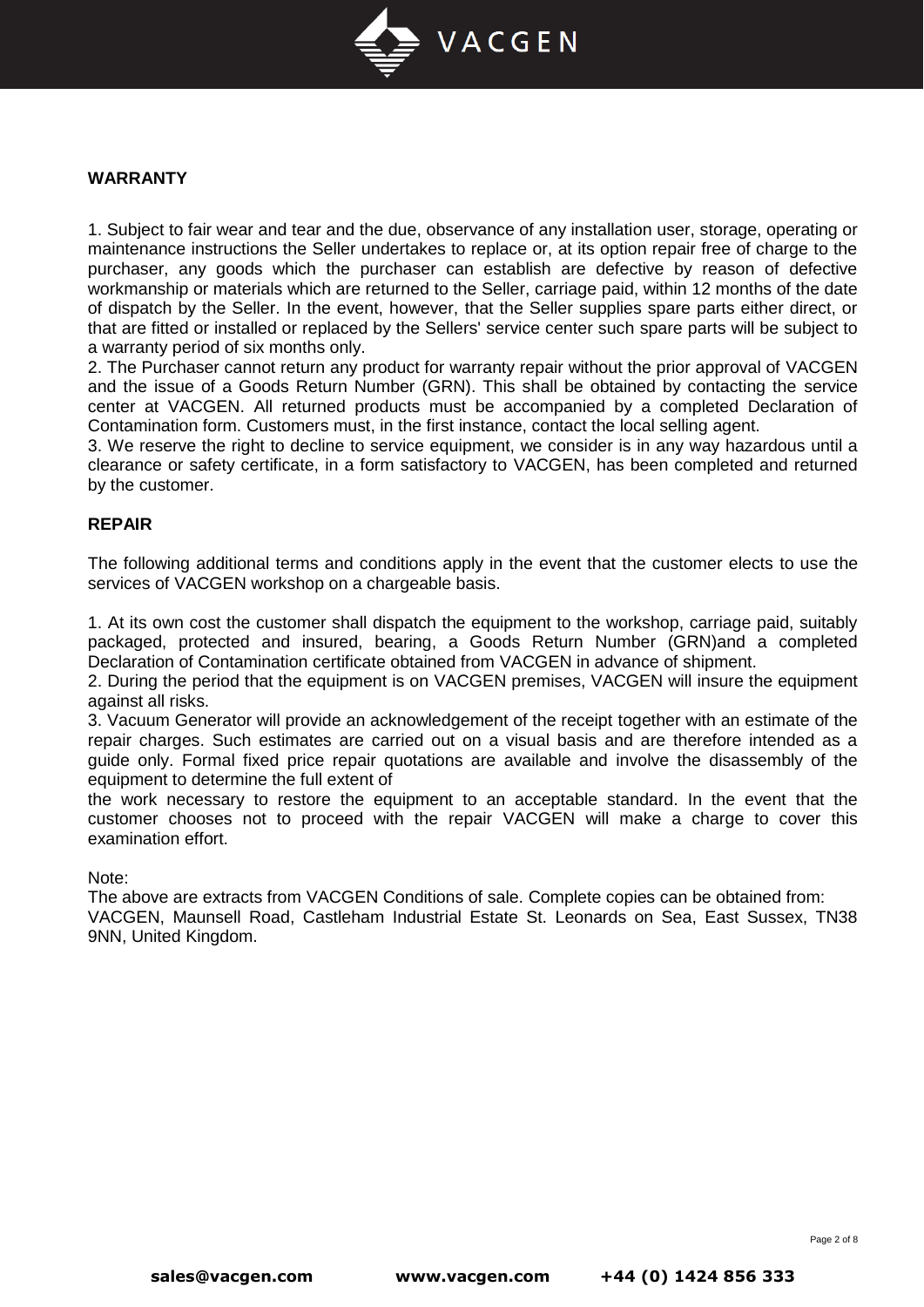

# **1.0 Introduction**

The LRP series transporters are rack and pinion devices offering rapid linear motion of samples over distances of up to 914mm, in a manner that is both repeatable and reliable. The LRP series has been designed specifically for sample introduction and transfer systems. The RLRP series of transporters combine both linear and rotary motion in a single device. The rotary motion is available at any point during the linear travel, which makes this device ideal for a wide variety of sample handling applications.

Two variants of both the linear and rotary linear translators are available. The LRP2 and RLRP2 are mounted on a 70mm OD flange and are capable of carrying loads of up to 0.3kg. The LRP6 and RLRP6 transporters are mounted on 150mm OD flanges and are capable of carrying loads of up to 3.0kg.

There are a number of attachments and accessories available for this device, including a friction clutch, a rotating sleeve (for the RLRP series), electrical feedthroughs, sample holders and a kit to convert LRP transporters to the RLRP versions. The device has been designed to ensure that it is simple to use and easily serviced when necessary.

### **2.0 Specification**

# **2.1 Specification for LRP2 and RLRP2 Series (see Figure 1)**

| Travel                        |                                          |
|-------------------------------|------------------------------------------|
| LRP203 and RLRP203:           | 305mm                                    |
| LRP204 and RLRP204:           | 460mm                                    |
| LRP206 and RLRP206            | 610mm                                    |
| LRP209 and RLRP209:           | 914 <sub>mm</sub>                        |
| <b>Mounting Flange:</b>       | 70mm OD                                  |
| Maximum Load:                 | 0.3kg Fully Extended                     |
| <b>Bakeout Temperature:</b>   | 230°C Maximum                            |
| <b>Operating Temperature:</b> | $-20^{\circ}$ C to $+200^{\circ}$ C      |
| Linear Shaft Diameter:        | 19.0mm (3/4 inch) for the LRP2 and RLRP2 |
| <b>Rotary Shaft Diameter:</b> | 5.0mm for the RLRP2                      |
| Pressure Range:               | Atmosphere to 10 <sup>-11</sup> mbar     |
| Linear Lock:                  | <b>Fitted as Standard</b>                |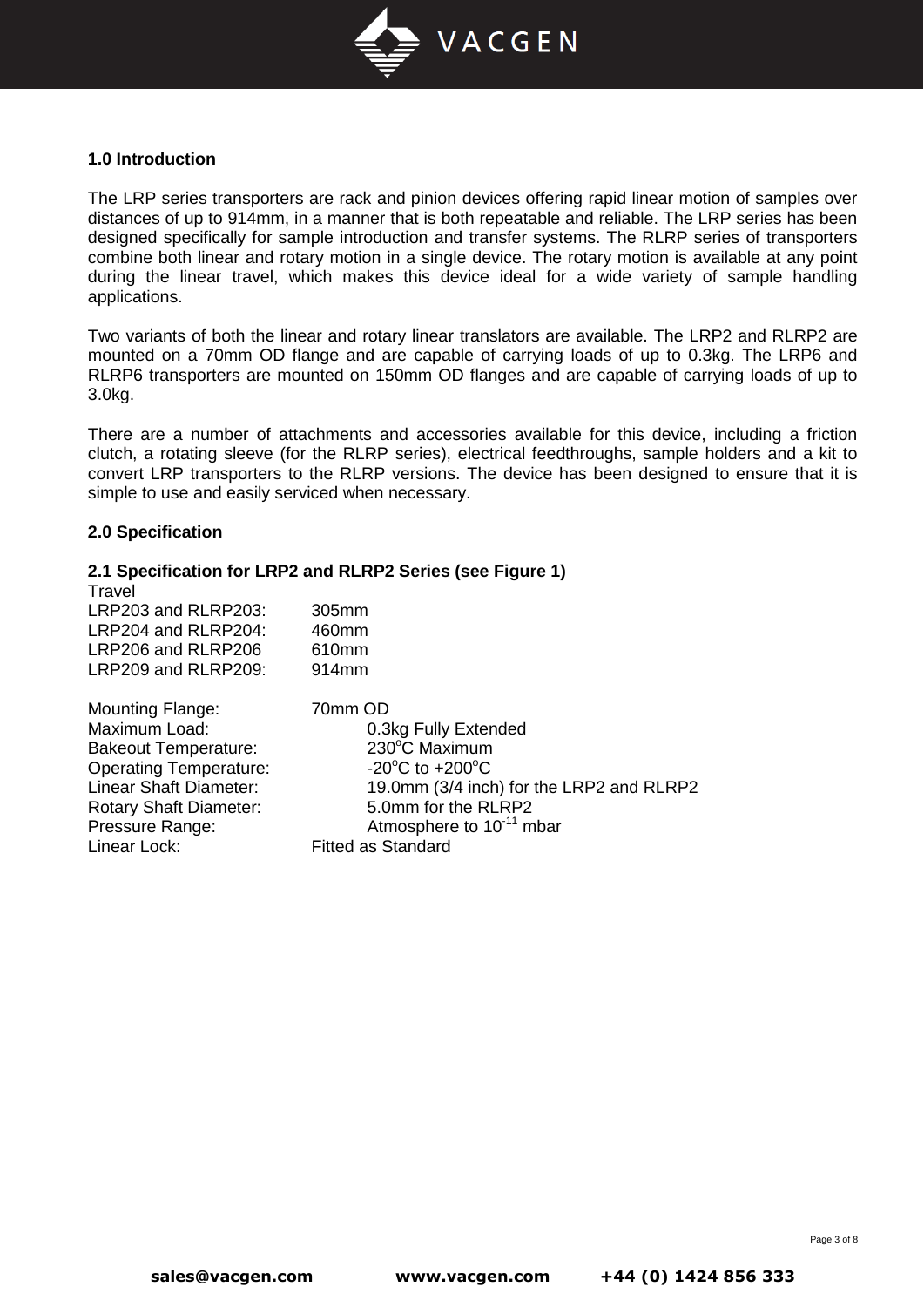

# **2.2 Specification for LRP6 and RLRP6 Series (see Figure 2)**

| Travel                                                                                                  | LRP604 and RLRP604:<br>LRP609 and RLRP609: |                                                                                          | 460mm<br>914mm                       |
|---------------------------------------------------------------------------------------------------------|--------------------------------------------|------------------------------------------------------------------------------------------|--------------------------------------|
| <b>Mounting Flange:</b><br>Maximum Load:<br><b>Bakeout Temperature</b><br><b>Operating Temperature:</b> |                                            | 150mm OD<br>3.0kg Fully Extended<br>230°C Maximum<br>$-20^{\circ}$ C to $+200^{\circ}$ C |                                      |
| Linear Shaft Diameter:<br><b>Rotary Shaft Diameter:</b>                                                 |                                            | 9.0mm for the RLRP6                                                                      | 28.6mm for the LRP6 and RLRP6        |
| Pressure Range:<br>Linear Lock:                                                                         |                                            | <b>Fitted as Standard</b>                                                                | Atmosphere to 10 <sup>-11</sup> mbar |



**LRP2 and RLRP2 Transporters**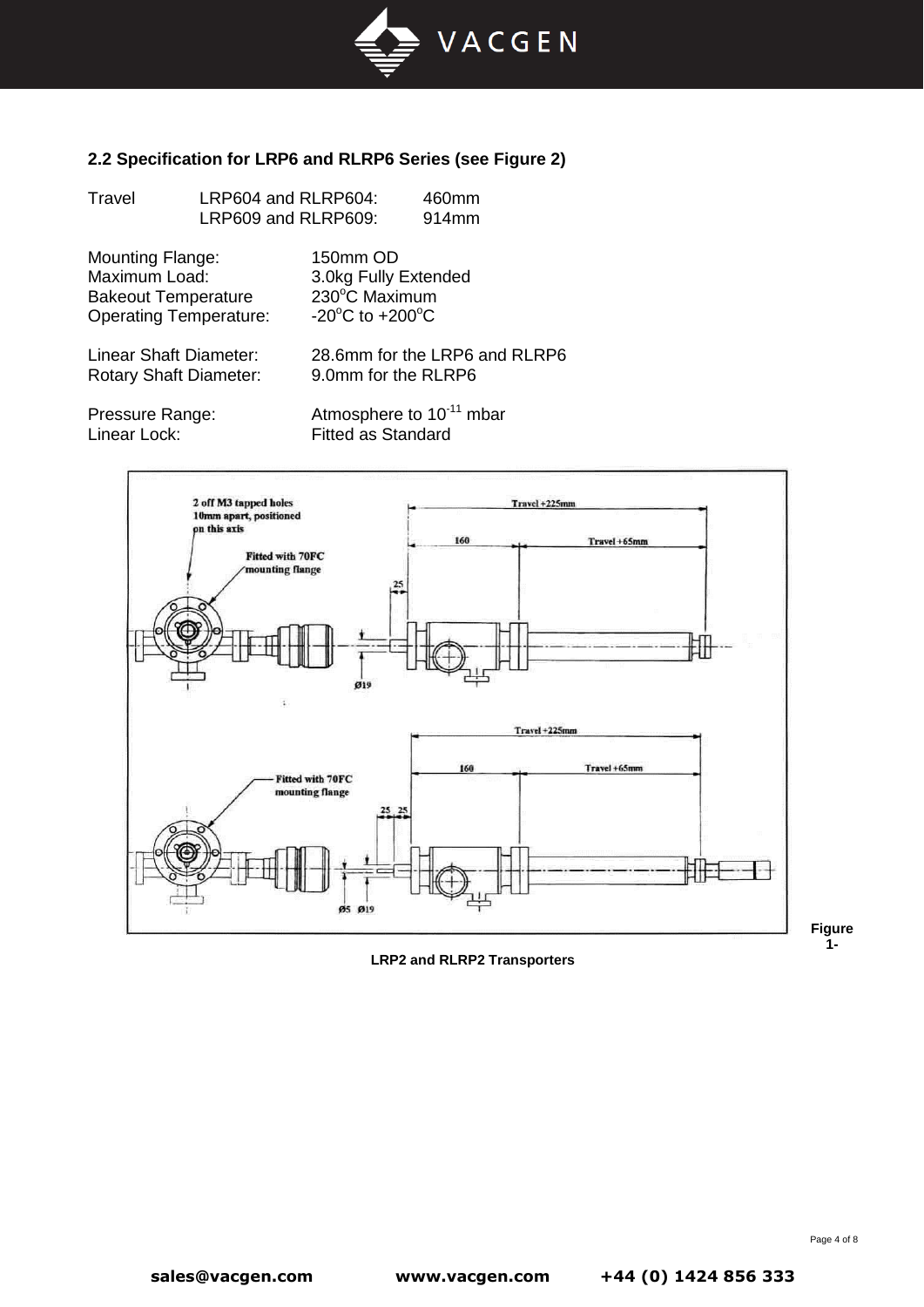

# **3.0 Construction**

The vacuum envelope is constructed from stainless steel and all joints are welded. The internal bearing housing is made from a high grade aerospace aluminum alloy. Mounted into this housing are 6 stainless steel radial bearings for the linear movement.

The shaft is a one piece stainless steel item that incorporates both the rack for the drive and the bearing surfaces for the linear movement. The rotary motion of the RLRP devices is provided by a secondary shaft running through the main shaft and supported by stainless steel bearings.

This shaft is driven by a rotary drive mounted on the end of the device. An optional rotating sleeve is available for all the RLRP transporters (see section 9.0) which permits the rotary motion to be operated from a position close to the linear drive. This may be useful if long travel transporters are being used for sample handling operations which, for example, require both the linear and rotary motion capability of the device.

The bearing system is arranged so as to give equal support to the rack no matter what orientation the device is mounted in. Simple eccentric adjustment is provided to maintain internal clearances throughout the life of the device.



**Figure 2 - LRP6 and RLRP6 Transporters**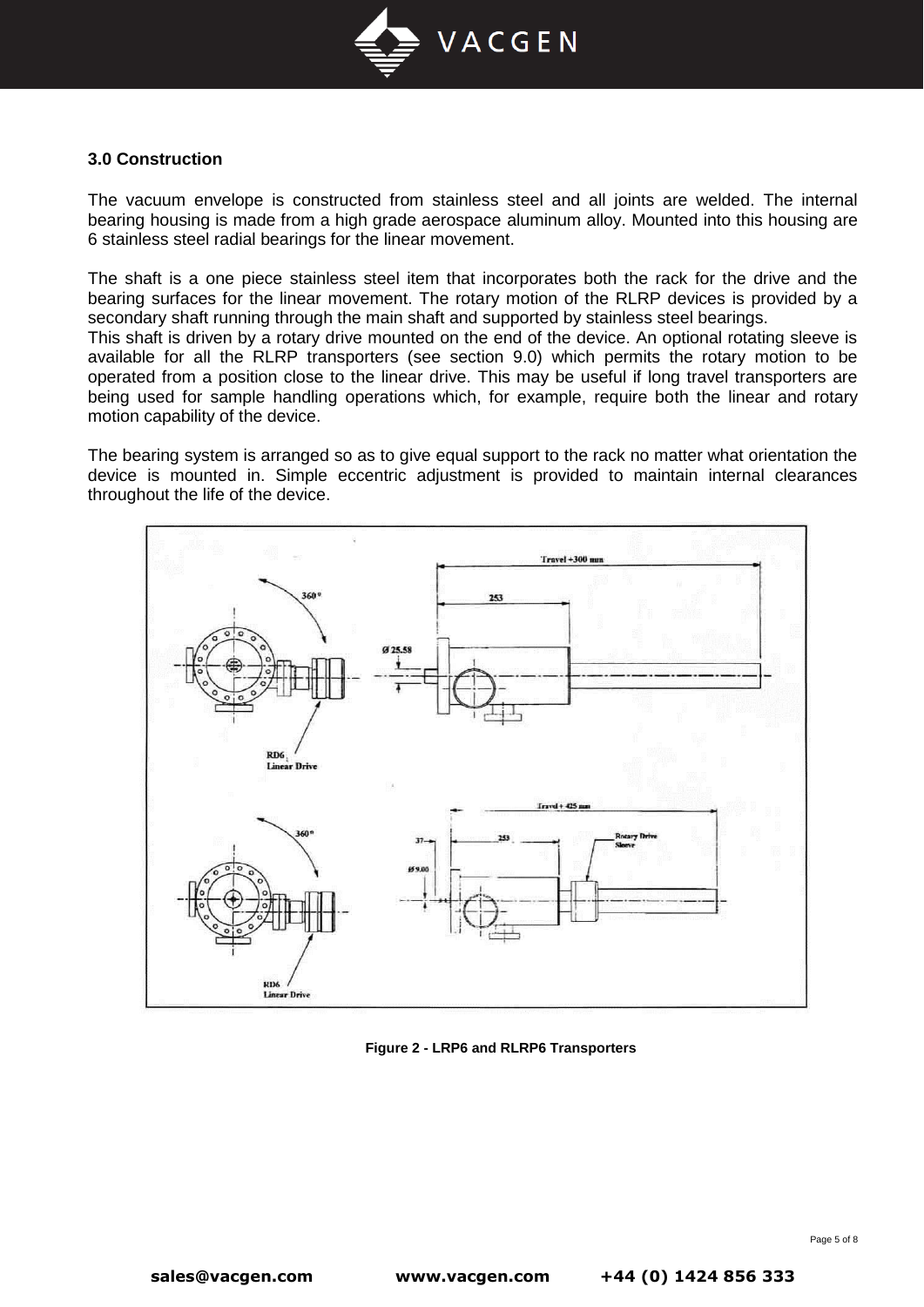

## **4.0 Installation Guidelines**

The transporters may be mounted in any orientation, but if the axis of movement is not positioned horizontally then it is strongly advised that the friction clutch option is fitted to the linear rotary drive (MRD91FD for the R/LRP2 and MRD6FD for the R/LRP6 - see section 9.0). This is because it is possible for the device to free wheel to its end stops causing possible damage to both the LRP2 and the workload.

Care must be taken not to damage the transporter rack when installing the device, as this will cause the device to feel rough in use and will also reduce its life span.

If the device is mounted in a position other than vertical then the transporter may require some external support (for example a prop from the system bench or from the floor) to prevent damage to itself or to the vessel. This is especially true of the long travel transporters which can exert considerable forces on the vacuum vessel flange if not adequately supported.

The transporter is provided with mounting holes to allow sample holders or other fixtures to be attached to the linear or rotary shafts. The arrangement of the mounting holes varies according to the type of transporter as indicated below:-

- LRP2 2 off in-line M3 Tapped Holes, 10mm apart on the 19.0mm diameter shaft
- RLRP2 5.0mm diameter rotating shaft no mounting holes<br>I RP6 3 off M4 and 3 off 8 x 32t p i. UNC, on the 28.58mm
- 3 off M4 and 3 off 8 x  $32t.p.i.$  UNC, on the  $28.58$ mm diameter shaft
- RLRP6 2 off in-line Tapped Holes on the 9.0mm diameter rotating shaft

#### **5.0 Operation**

The LRP and RLRP transporters are simple and robust devices which will give excellent service throughout their life. Care must be taken to remain within the design specification when the device is in use, especially when it is fully extended, as it may be possible to cause a permanent 'set' in the shaft, or "dimpling" of the shaft at the contact point with the bearings. Such overloading could be caused by indelicate use of other equipment such as a wobble stick or even a second transporter.

Rapid motion of the linear shaft is possible between the end stops, but it should be noted that repeated crash stops against the end stops should be avoided as permanent damage may occur.

#### **6.0 Bakeout**

The transporter may be baked to  $230^{\circ}$ C without any dismantling. It is however recommended that the transporter is baked with the shaft fully retracted within the housing.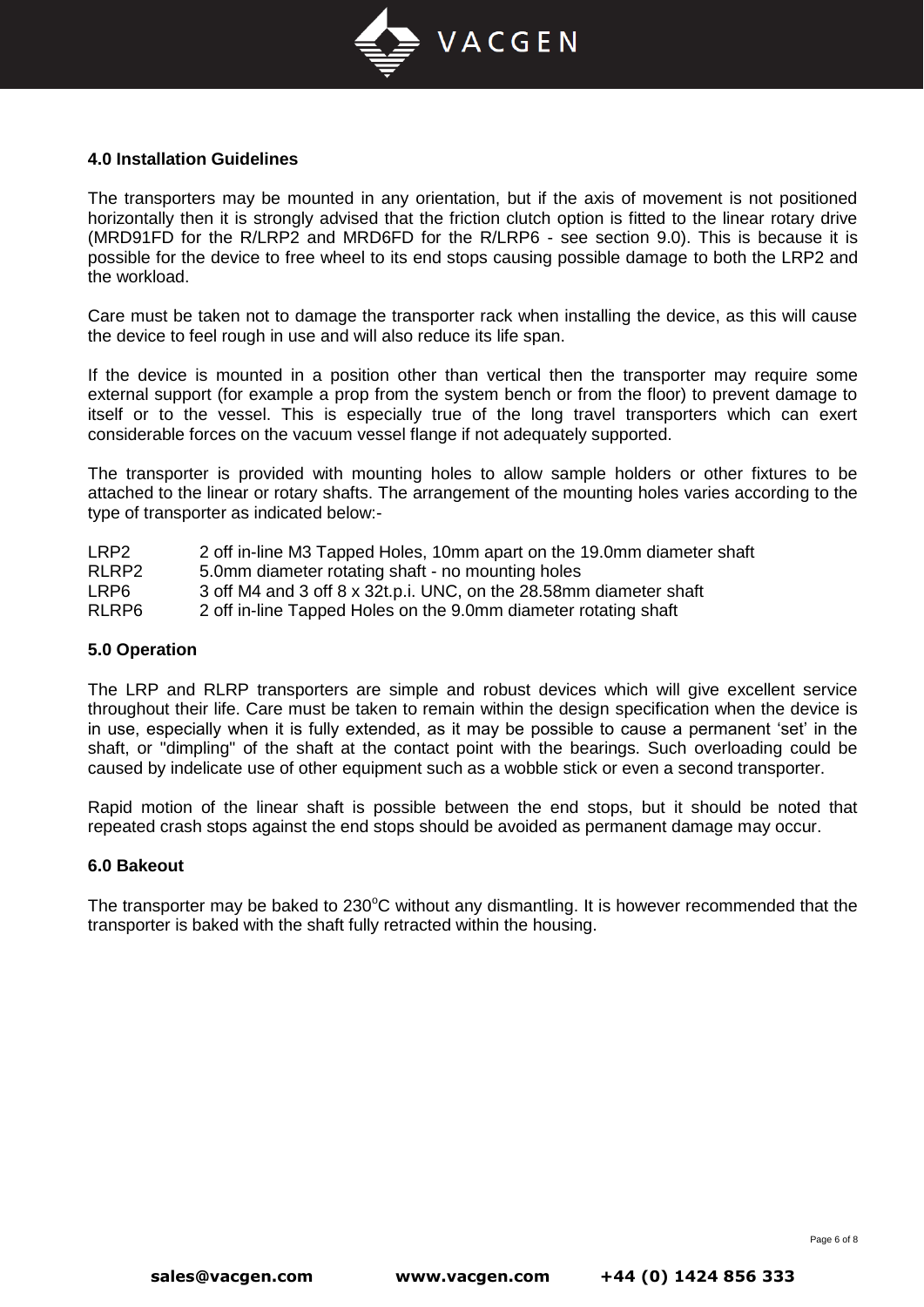

# **7.0 Motorisation**

Motorisation of the LRP2 and RLRP2 transporters is possible, but there are no provisions made for limit switches internally within the device. This is not a problem for the rotation, as it is capable of 360° continuous motion; however, if motorisation of the rotary motion of the RLRP2 (and RLRP6) transporter is required it will be necessary to change the RD93 drive (which cannot be motorised) for a RD91M drive - see section 9.0 below). For the linear movement it is vital to ensure that the motor cannot drive of the end of the rack. Limit switches must be provided by the user for the LRP2 and RLRP2 transporters (for example, in-vacuum contact closures or microswitches); the LRP6 and RLRP6 devices can be retrofitted with a microswitch kit for the linear motion. Alternatively, the motor controller software must be programmed with software limits that can never be overridden.

#### **8.0 Maintenance**

Little routine maintenance is required due to the simple design of the transporter. However, routine inspections should be carried out to ensure that the movement of the device has not become rough or tight, as this would indicate that the rotary drive for the linear motion, or the support bearings, require servicing. If this is the case it is recommended that the complete transporter is returned to the VACGEN service department for repair. The shaft must be fully retracted during transit.

### **9.0 Spares and Accessories**

### **Order Code Description**

| ZRLRP2S3<br>ZRLRP2S4<br>ZRLRP2S6<br>ZRLRP2S9<br>ZRLRP6S4 | Rotating Sleeve for RLRP203 Transporter<br>Rotating Sleeve for RLRP204 Transporter<br>Rotating Sleeve for RLRP206 Transporter<br>Rotating Sleeve for RLRP209 Transporter<br>Rotating Sleeve for RLRP604 Transporter                         |
|----------------------------------------------------------|---------------------------------------------------------------------------------------------------------------------------------------------------------------------------------------------------------------------------------------------|
| ZRLRP6S9                                                 | Rotating Sleeve for RLRP609 Transporter                                                                                                                                                                                                     |
| ZRD91<br>ZRD93<br>ZRD6<br>ZRD91M                         | Replacement Drive for the R/LRP2 Linear Motion<br>Replacement Drive for the RLRP2 Rotary Motion<br>Replacement Drive for the R/LRP6 Linear Motion<br>Motorised Rotary Drive for R/LRP2 and RLRP6 Rotary Motions<br>and R/LRP2 Linear Motion |
| ZRD6MI                                                   | Motorised Rotary Drive for the R/LRP6 Linear Motion                                                                                                                                                                                         |
| MRD9IFD<br>MRD6FD                                        | Please quote the part code of the translator when ordering replacement rotary drives<br>Slipping Clutch for the R/LRP2 Linear Motion<br>Slipping Clutch for the R/LRP6 Linear Motion                                                        |